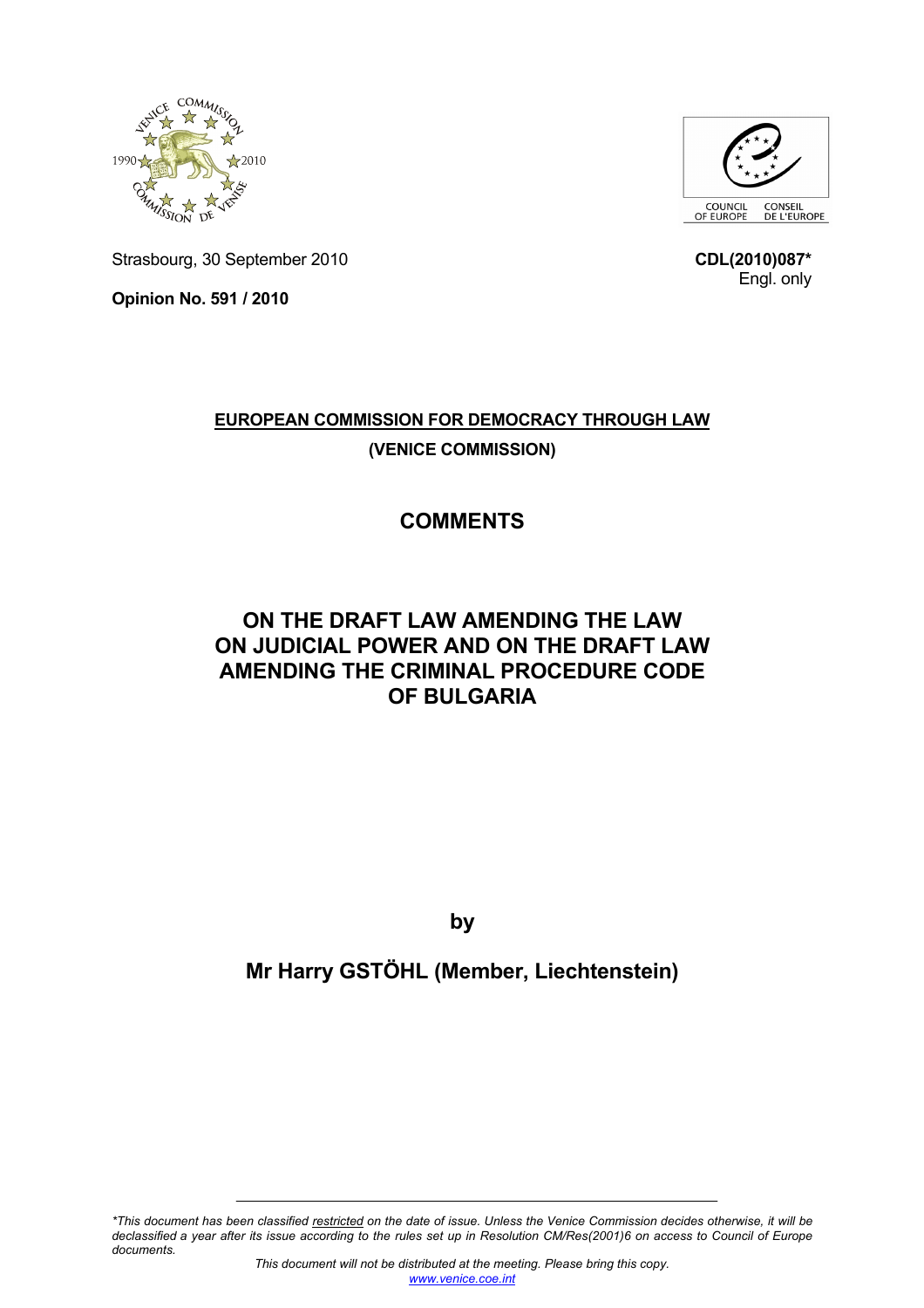#### **THE DRAFT LAW AMENDING THE LAW ON JUDICIAL POWER**

- 1. Upon request of the Permanent Representation of Bulgaria to the Council of Europe on behalf of the Parliament of Bulgaria – the following comments to the draft laws amending the Law on Judicial Power and the Criminal Procedure Code are issued in view of an opinion by the Venice Commission; both draft law amendments are strictly connected.
- 2. Bulgaria has the intention to introduce specialised criminal courts and specialised prosecution offices and investigative bodies. The Constitution (Article 119 point 2 of the Constitution) expressly allows to introduce Specialised Courts by law. Upon this constitutional basis, specialised juridical bodies are foreseen to be introduced by the proposed amendment of the Law on **Judicial Power**. Whilst the institution of these specialised bodies is foreseen in the draft amendment of the Law on Judicial Power, the details, especially concerning the competences and the like are to be ruled by draft **amendments to the Criminal Procedure Code,** also object of a request for an opinion by the Venice Commission. Both pieces of law are to be seen together.
- 3. In its Memorandum on the Reform of the Judicial System in Bulgaria (CDL-AD(2003)12), the Venice Commission, in the conclusions (13 and 14) identified the problems of the Bulgarian Judiciary System in the fact that insufficient results were achieved in combat of crime, especially as concerns organised crime and corruption, including corruption in the judiciary itself and one of the reasons for this problem was seen in the high level of immunity given to the magistrates themselves (in the wide sense) and it has been one of the discussion points, how to achieve accountability of the judiciary while preserving it from undue interference from the executive and legislative branches of power.
- 4. When Bulgaria acceded to the European Union on 1 January 2007, a Co-operation and Verification Mechanism was established. Under this mechanism, the European Commission has made a number of recommendations for adopting more effective measures for fighting organised crime and corruption at the highest level of government.
- 5. In the comments to the draft, the Bulgarian authorities report that a successful step had been the establishment of joint specialised investigative teams in September 2009 including prosecutors, police officers and agents from the State Agency for National Security. The success of these teams has proved the need of specialisation of the law enforcement and judicial bodies for effective fight against more serious types of crime and the establishment of bodies dealing with organised crime and corruption and providing justice of high quality due to their specialisation has been seen as a first step.
- 6. The objectives are clearly outlined and are: high quality of justice in reasonable time by operating specialised courts and specialised investigative bodies and using magistrates of higher qualification than foreseen for the ordinary courts and investigative bodies.
- 7. The main objective of the present draft Law is the establishment of specialised courts and prosecutor's offices and investigative bodies in view of delivering justice of high quality in reasonable time. The measure is expected to:
	- 7.1. enhance the capacity of the investigative bodies, the prosecutor's offices and the courts and
	- 7.2. lead to the appointment of magistrates with higher professional qualifications as well as
	- 7.3. special care by the state through material and technical support.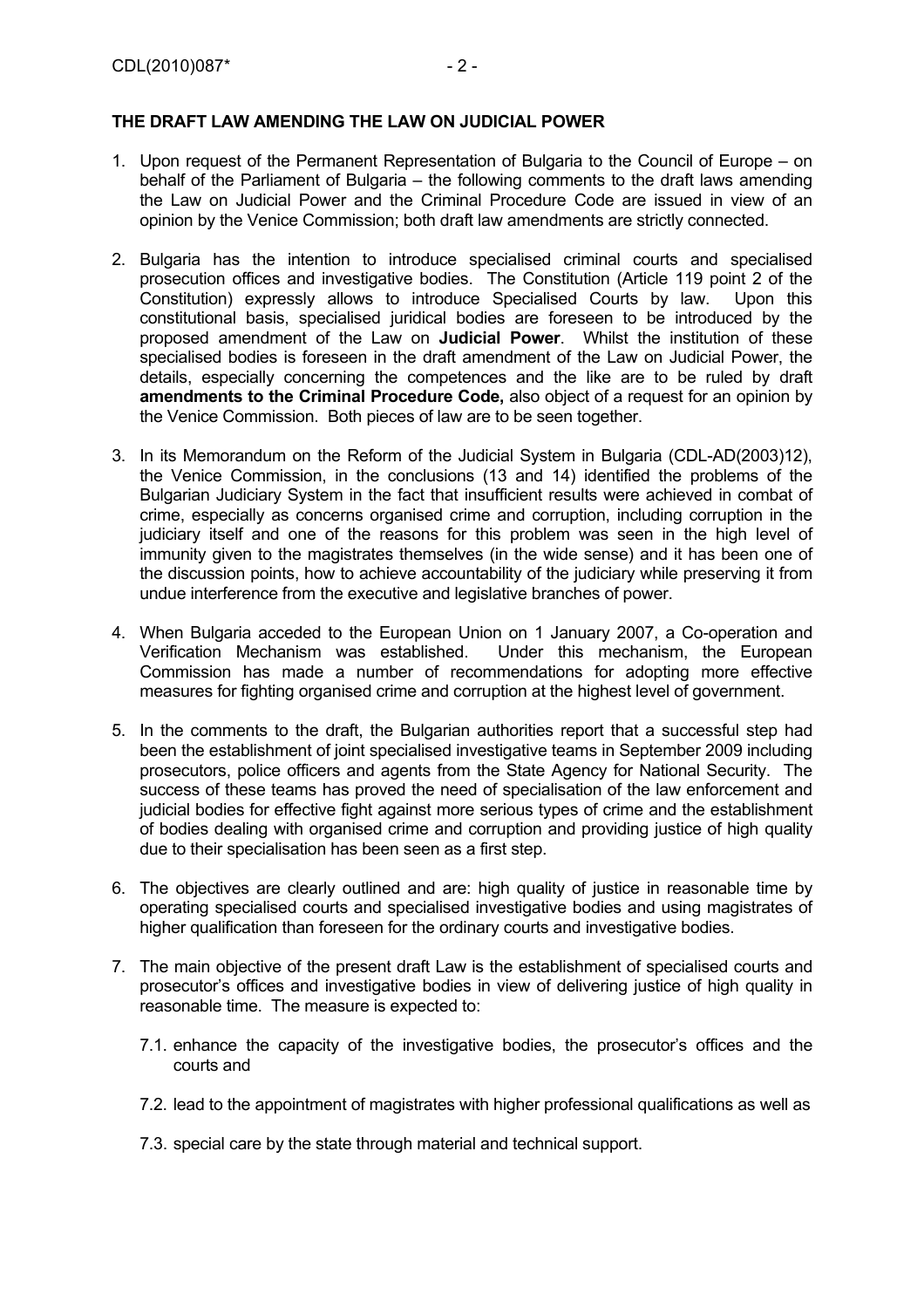- 8. The Draft (§2, 3 and 4 of the draft Law) on the basis of the Constitution foresees:
	- 8.1. one specialised criminal court with the rank of a district court with seat in Sofia (§5 of the draft Law),
	- 8.2. one appellate specialised criminal court also located in Sofia (§6 of the draft Law) and
	- 8.3. the Supreme Court of Cassation acting as the third instance court.
- 9. Specialised prosecutor's office and appellate specialised prosecutor's offices are to be established at the respective specialised courts and it is foreseen that the specialised prosecutor's office will have an investigative department which consist of investigators (§ 7 of the draft Law).
- 10. The draft amendments to the Law on Judicial Power rule
	- 10.1. the structure of the specialised courts.
		- 10.1.1. The courts grade of the specialised court is that of a district court and the seat is fixed to be in Sofia. The panel is foreseen to be composed by one judge and two lay assessors; the most senior judge presides the panel. All the judges of the specialised court form the general assembly and the general rules of the law are applicable to this general assembly.
		- 10.1.2. As for the replacement of a judge who is not in the position to participate, the general rule is to replace the position taking a judge from the same court, and, if not possible, the chair person of the appellate specialised criminal court may second in his stead a judge from the appellate specialised criminal court respecting, however, the limits of the present Article 227 of the Judicial Act, especially concerning the maximum time of secondment of 3 months. In case of need the secondment is made by the chairperson of the Supreme Court of Cassation. Besides co-ordination with the administrative head of the concerned judge, the secondment must contain the reasons. The secondment for the replacement of a judge at the appellate specialised court is ruled by analogy and is in the competence of the chairperson of the Supreme Court of Cassation.
	- 10.2. prosecutor's offices
		- 10.2.1. The legislation on the prosecutor's offices is foreseen to be amended in order to widen the range also to the creation of specialised prosecutors offices at the respective specialised courts and appellate courts; further it is foreseen to join specific investigation bodies to those specialised prosecutor's offices.
		- 10.2.2. The investigative departments at the specialised prosecutor's office are inserted in the organisation of the specialised prosecutor's office; the appointment of the investigative head is made by the head of the specialised prosecutor's office. Regular reports have to be presented to the head of the prosecutor's office.
	- 10.3. appointment of the magistrates at the specialised bodies
		- 10.3.1. (§1 of the draft Law). It is foreseen that the magistrates in the specialised bodies will be appointed by the Supreme Judicial Council according to the general rules under the Law on Judicial Power (with the specifics corresponding to the specifics of these new bodies). The requirements of professional qualification follow higher standards than for ordinary magistrates and the recruitment is made exclusively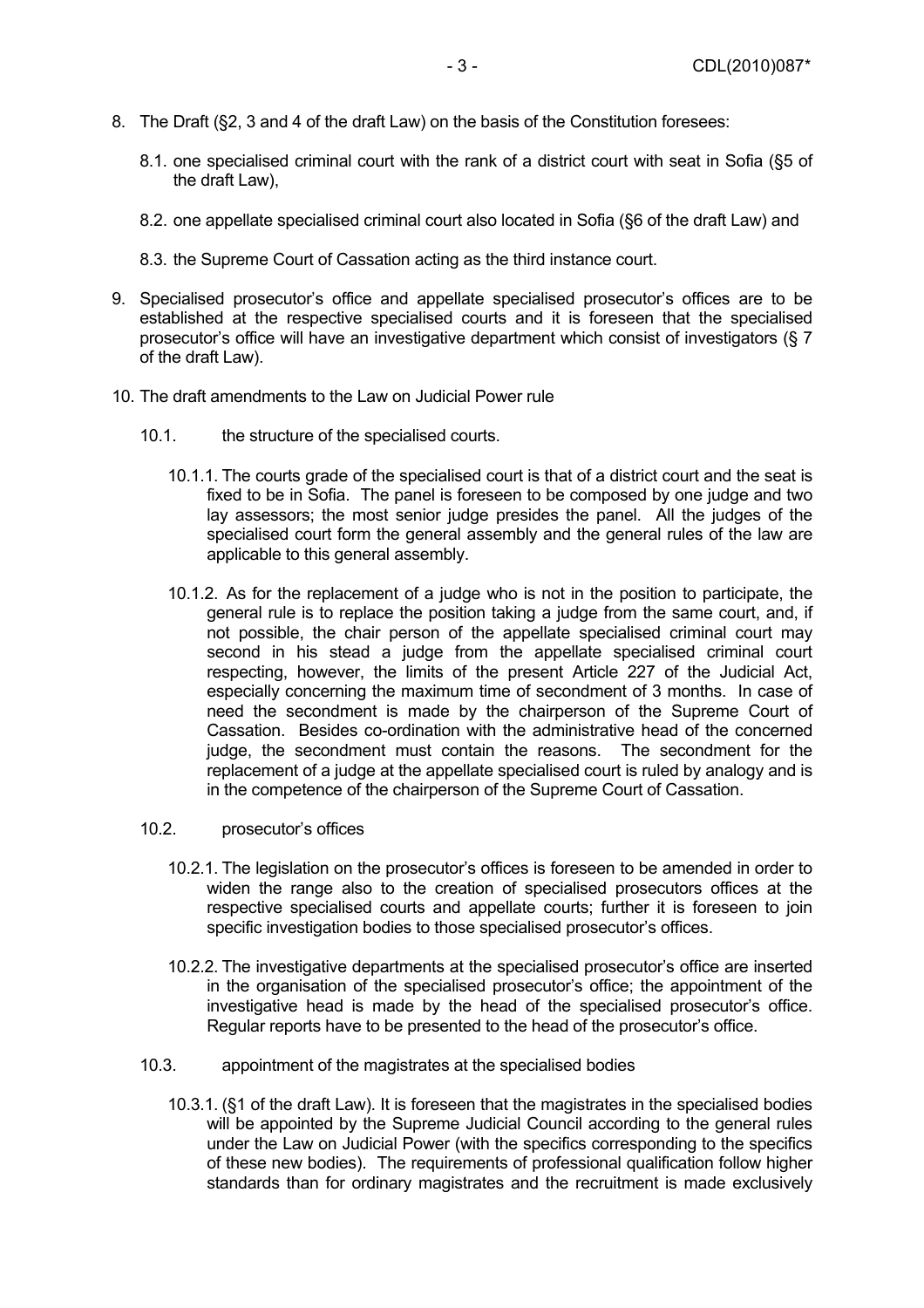from inside the judiciary following stronger nomination criteria; the nomination proposal to the Supreme Judicial Council may be made by at least 1/5 of its members or by the administrative head of the respective specialised body. § 15 of the draft Law sets out that judges and prosecutors at the specialised criminal court require at least 10 years' professional experience and a candidate must have served at least 5 years of the 10 as a criminal judge, prosecutor or investigator. For the appellate judges or prosecutors at the appellate specialised prosecutor's office the professional minimum experience required is 12 years with at least 8 years of practice as a criminal judge or prosecutor or investigator.

- 10.3.2. As a consequence of the higher professional qualification the judicial rank and the remuneration (§ 22 and 23 of the draft Law) are adequate to this. In the draft Law, the specialised magistrates and prosecutors of the first degree court have the rank and remuneration of those ordinarily of the appellate court and those specialised of the appellate court have rank and remuneration of the Supreme Court of Cassation respectively, Prosecutor's Office. It is clarified that these aspects do not interfere on the nature of decision-making or the independence of the magistrates.
- 10.4. power of the administrative heads of these bodies
	- 10.4.1. The work of the specialised investigative departments (and also of the ordinary investigative departments) are assigned by the administrative head of the respective prosecutor's office. It seems that the power of the administrative head of the prosecutor's office has been widened by the concentration of the power to assign the investigative work. This competence has been given not only to the administrative head of the newly specialised prosecutor's offices, but also to the ordinary prosecutor's offices at the district courts.
		- 10.5. In addition to the magistrates, judicial assistants are foreseen for the various specialised courts and for the prosecutor's offices with at least 3 years' professional experience in addition to the other requirements.
- 11. Transitional provisions. It is foreseen that within 15 days of the entrance into force of the draft Law, the Supreme Judicial Council shall approve the number of the magistrates and chair persons of the specialised juridical bodies and within 45 days the chairpersons have to be appointed. The appointment of the other magistrates has to be made after 4 months. Until the approval of the lay assessors by the General Assembly within 6 months, the lay assessors of the district court of Sofia shall act in the specialised criminal court. Short terms are foreseen for all other approvals and nominations and the specialised bodies may start to function very quickly after the draft has become law.
- 12. Court assessors. The specialised courts are hearing the cases in a panel composed by a judge and two lay assessors. These assessors are obviously part of the Bulgarian judicial system (see. Articles 66 sq. of the Judicial Act). They have the same rights and obligations than the judges and the nomination is made by the next higher general assembly of judges. The assessors can be removed by the general assembly under specific, but still generic conditions. The procedure of nomination, the remuneration and other organisational matters are fixed in an ordinance of the Minister of Justice. Because the matters which are to be judged in the specialised criminal courts are specifically those where the criminal energy is very high and the potential influence on persons inserted in a normal day to day life, like the lay assessors, the question comes up, whether the high qualifications of the judges should not match with better defined criteria of choice for lay assessors, who are in majority in the panel; this in order to better eliminate the risks inherent to the task they are to fulfil.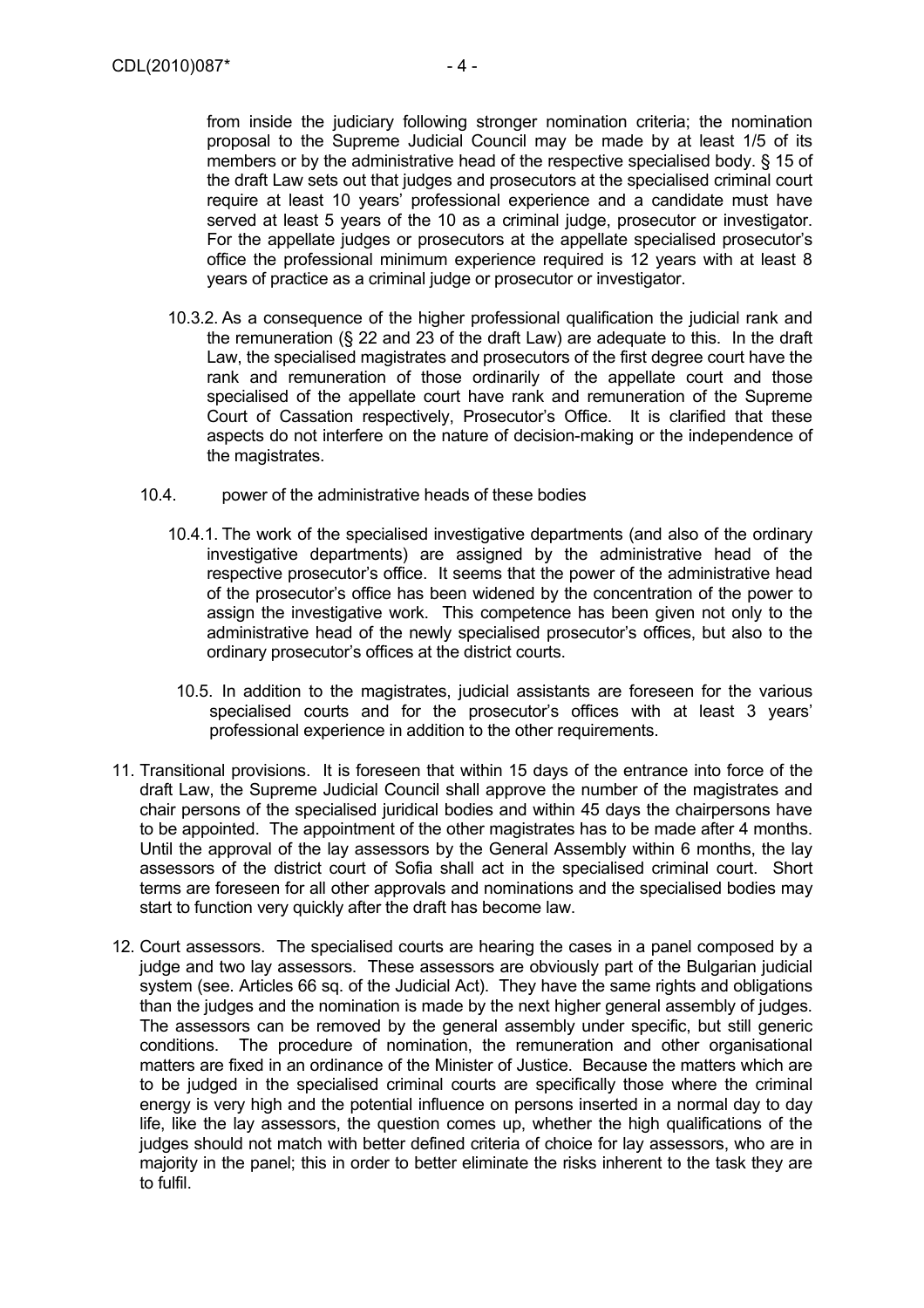### 13. Conclusion

- 13.1. Most of the other changes proposed by the draft Law are of a technical nature needed in order to adapt the Law to the introduction of the specialised courts and other bodies and do not require particular remarks. Without coming back to what the Venice Commission already had quoted in former opinions on the Law on Judicial Power, it can basically be retained that the introduction of the specialised courts and other bodies are a welcome measure in order to improve the fight against organised crime and corruption. The choice of candidates and the way of nomination as well as the requirements of qualification seem appropriate and the higher rank and financial treatment are in line with the scope of the proposed amendments. It has been experienced in other countries with a developed system of fighting organised crime that it is absolutely necessary to create independent and highly qualified bodies in order to insure the results; the adequate remuneration corresponds to the higher qualification and competence. It has to be noted that the insertion of the specialised bodies under the ordinary jurisdiction of the Supreme Court of Cassation seem to be an adequate guarantee against potential excesses inherent in the creation of a judicial elite.
- 13.2. As far as the lay assessors are concerned, this institution seems to be really part of the judicial system and the fact that the nomination is made by the next higher general assembly of judges is a possibility to ensure their qualification. It does not eliminate the higher exposure to potential undue influence by persons to be judged by the specialised courts. One has to recognise that the national juridical system is aware of this type of problems and is most probably capable to efficiently deal with it. Therefore, without challenging the institution of the lay assessors itself, the system has to be accepted.

13.3. The present draft Law clearly gives the impression of a sound political intention to create an efficient judiciary system capable of reaching the scopes for which it is designed. Therefore the proposed amendments are most welcome.

### **DRAFT LAW AMENDING THE CRIMINAL PROCEDURE CODE**

- 1. The draft Law amending the Criminal Procedure Code is not self explanatory and has to be read by consulting the Criminal Code to which reference is made point by point. The Draft determines the competences of the specialised criminal courts and other special judicial bodies under a new Chapter 31 a. with Articles 411 a to 411 j. These special bodies are foreseen in a draft amendment to the Law on Judicial Power.
- 2. The following crimes fall under the jurisdiction of the specialised criminal courts:
	- a. Aggravated kidnapping (Article 142 paragraph 2 and 3 Criminal Code);
	- b. Holding hostages (Article 143 a Criminal Code)
	- c. traffic of persons (for vicious practices, involuntary servitude, seizure of body organs or to be kept under compulsory submission) in cases, where these persons are taken across the border of the country in its simple form or in the aggravated form (Article 159 b Criminal Code) or if committed as dangerous recidivism or in execution of an order of an organised criminal group (Article 159 c Criminal Code).
	- d. Money Laundering in its aggravated form (when committed by 2 or more persons, if acting in fulfilment of a decision of an organised criminal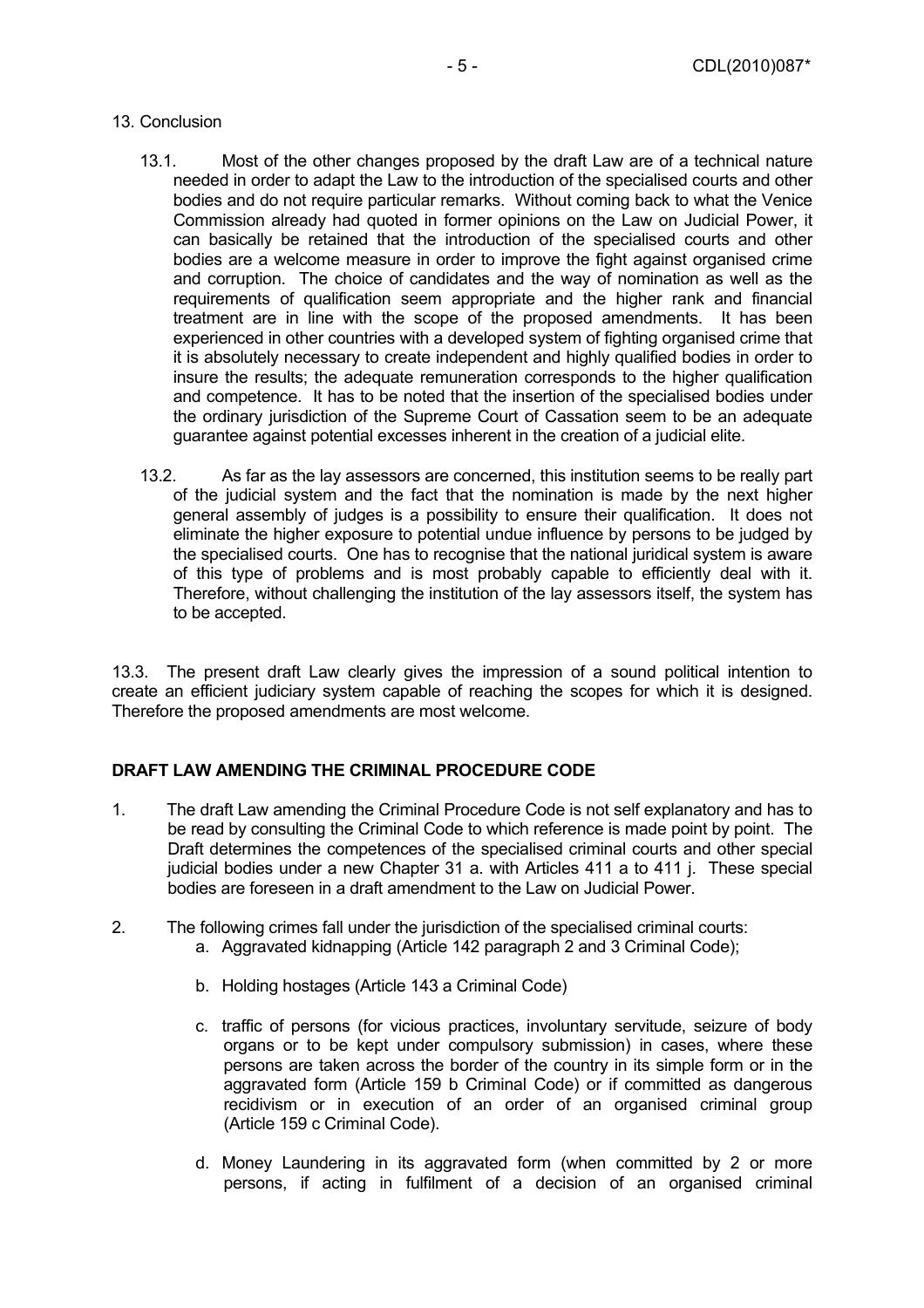organisation, it committed 2 times or more, if committed by an official within the scope of his or her office, if using accounts under fictitious names or using the name of a person without consent (Article 253 paragraph 3 Criminal Code) or if the property is of very high value or the case particularly serious (Article 253 paragraph 5 Criminal Code).

- e. Forming or leading an organised criminal group, in case this group is armed or formed for the purpose of committing crimes such as falsifying money and the like and crimes in relation to these matters (Article 321 paragraph 3 Criminal Code).
- f. In general all crimes mandated by an organised criminal group
- g. When:
	- i. committed by persons having immunity, by Members of the Supreme Judicial Council and the Inspectorate thereat or other very important civil officers or magistrates as enumerated in the draft Law, for a series of crimes such as misappropriations in public office (Article 243 Criminal Code), fraud (Article 209 sq. Criminal Code), negligence in management of entrusted property and lack in supervision (Article 219 Criminal Code) as well as the deliberate commitment of transaction creating a damage (Article 220 Criminal Code), neglecting the obligations in anti-money laundering legislation, credit fraud, fraud referring to subsidies of the EU and similar crimes (Article 253 – 254 b Criminal Code), criminal breaches of trust (Article 282 – 283 a) and Bribery (Article 301 – 307) or,
	- ii. if committed abroad
- h. To create the competence of the specialised courts, it is enough to have one crime out of several creating the competence of the specialised courts or one out of more indicted persons to create the competence for all of them in favour of the specialised courts. Only in case that one of several cases falls into the competence of a military court, then the military court is competent also for the other cases connected. The attraction of connected cases to either the special criminal courts or to the military courts is a systematic choice. But, one may put a question mark on the general attraction clause to the military courts when having in mind the establishment of special criminal courts with very high standards courts.
- 3. In second degree, the appellate Special Courts are competent for the appeals against judgments of the specialised criminal courts and the appellate special court judgments may be brought to the Supreme Court of Cassation in third degree. To be noted, that at the third level, the judgments of the ordinary courts and those of the specialised courts are both submitted to the Supreme Court of Cassation, which insures then a uniformity of interpretation of the law. The fact to have one single court for cassation is most welcome.
- 4. Disputes of competences are resolved by the Supreme Court of Cassation. (Article 411 c of the draft Criminal Procedure Code).
- 5. The pre-trial investigation of crimes falling under the jurisdiction of the special criminal courts are in the competence of the prosecutors of the special prosecutor's office and the relevant investigation department; the policemen are those designated by order of the Minister of Interior.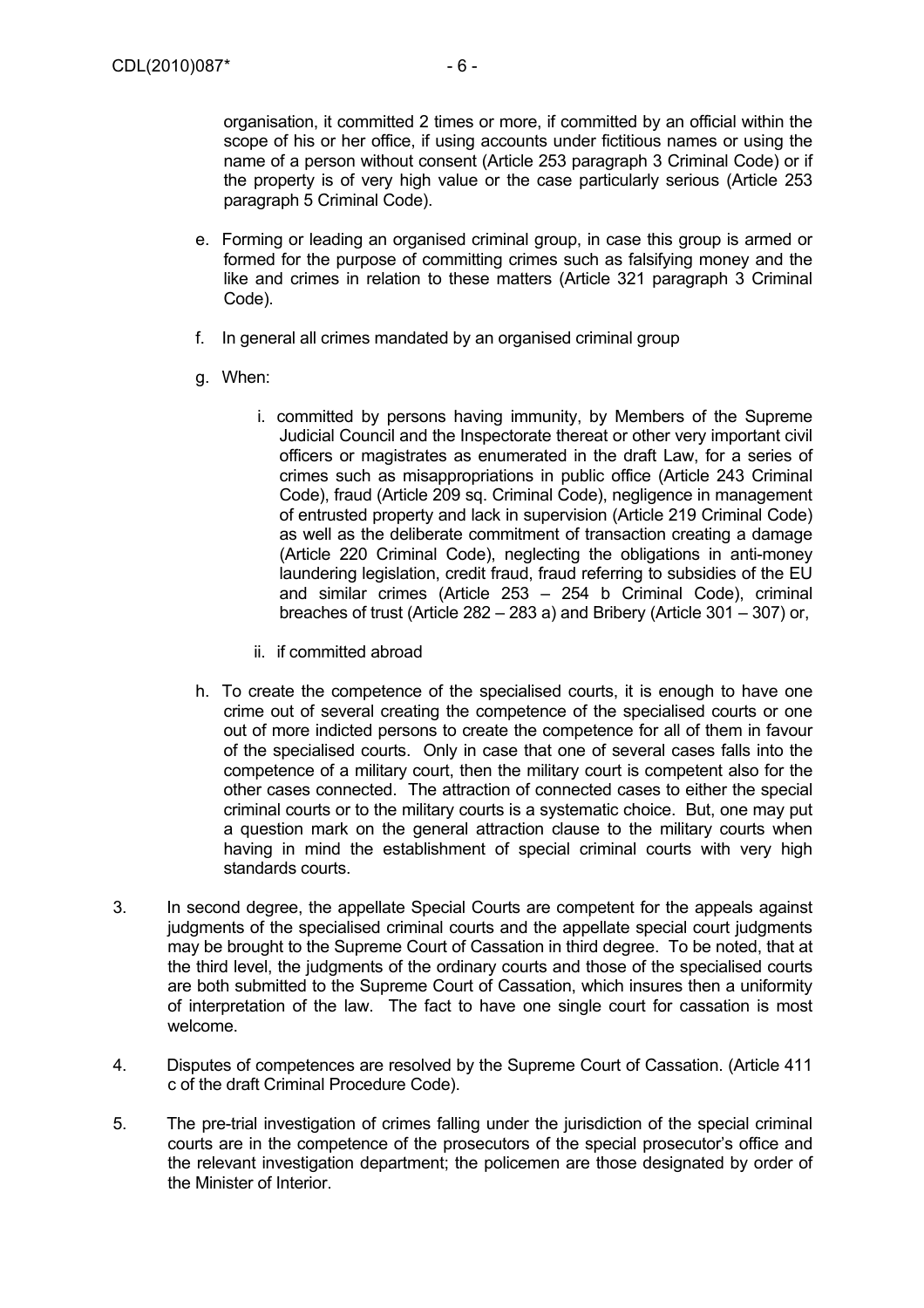- 6. The rules foreseen in the procedure concerning the hearing of an anonymous witness before a judge is already a possibility given by the existing Article 141 Criminal Procedure Code. The same is valid for the opening of the bank secrecy and the procedure.
- 7. After closure of the investigation, the prosecutor has to make up his decision whether to discontinue, to suspend, to file an exoneration proposal or other proposals*, inter alia* also to propose the adjudicating of the case with an agreement or to file the indictment within 15 days after closing the investigation. Article 411 h institutes stronger rules than the ordinary procedure, such as an obligation for rapporteurs to send the case to public hearing within 15 days, the exclusion of private prosecutors an civil plaintiffs, the serving of summons etc. by special persons belonging to the court, to the Ministry of Interior or the Ministry of Justice, the obligation to appear regardless to other summons to appear before other courts, witnesses or experts who did not appear unexcused to be brought for the next day of trial compulsory before the court, the time limit of 15 days for the court to deliver verdict and reasons. It looks like the procedure is drafted to follow a strict line leading to a particularly rapid procedure which does not leave room to diverting tactics.
- 8. The exclusion of the civil plaintiff as a participant requires some remarks: it is not a constitutional right of the civil plaintiffs to be heard at the criminal procedure and therefore the exclusion (as participant) in the criminal procedure before special courts is not blameable under that point; however, the hearing being public, one may question the reasons why they are banned. The reason given to this in the comments, is the fact that rapidity of the procedure could suffer too much. Besides that, in rapid procedures the civil plaintiff is anyhow not allowed to participate in order not to slow down the procedure. A further reason given is, that the civil plaintiff would have the possibility to file a civil claim and that it is not sure, that his or her claim will be dealt with anyhow by the criminal judge. As a matter of fact, these reasons are not totally invalid; but in most criminal procedures, the fact to be a participant as a civil plaintiff (independently of the fact that the judge will or not deal with the claim himself or herself) is the possibility to follow the evolution by having access to the files. For the civil plaintiff this is a considerable source of information in order to control the development and to incur his or her rights. Under all aspects, it seems that the limitation of the rights of the civil plaintiff could be accepted towards the expected advantages of rapidity if the access to the file could be guaranteed.
- 9. The specific rules before the second instance give the right of appeal to the prosecutor, the accused or his counsel; for the rest reference is made to the general rules of procedure, but the verdict or decision has to be delivered within the short period of 15 days.
- 10. The transitional provisions foresee technical adaptations of various special laws, which are necessary because of the changes of the criminal procedure code.
- 11. Conclusion.
	- a. The Venice Commission has had the opportunity to express opinions in the past on the concerned matter in general; those remarks remain valid.
	- b. The systematic choice of the draft Law to give competence to the special courts in function (a) of the type of crime and (b) of the type of person committing the crime and (c) on the territoriality is not to be criticised.
	- c. The types of crime involved are typically those where the magistrates need (a) a good basis of experience and (b) a solid character. Whilst the experience is